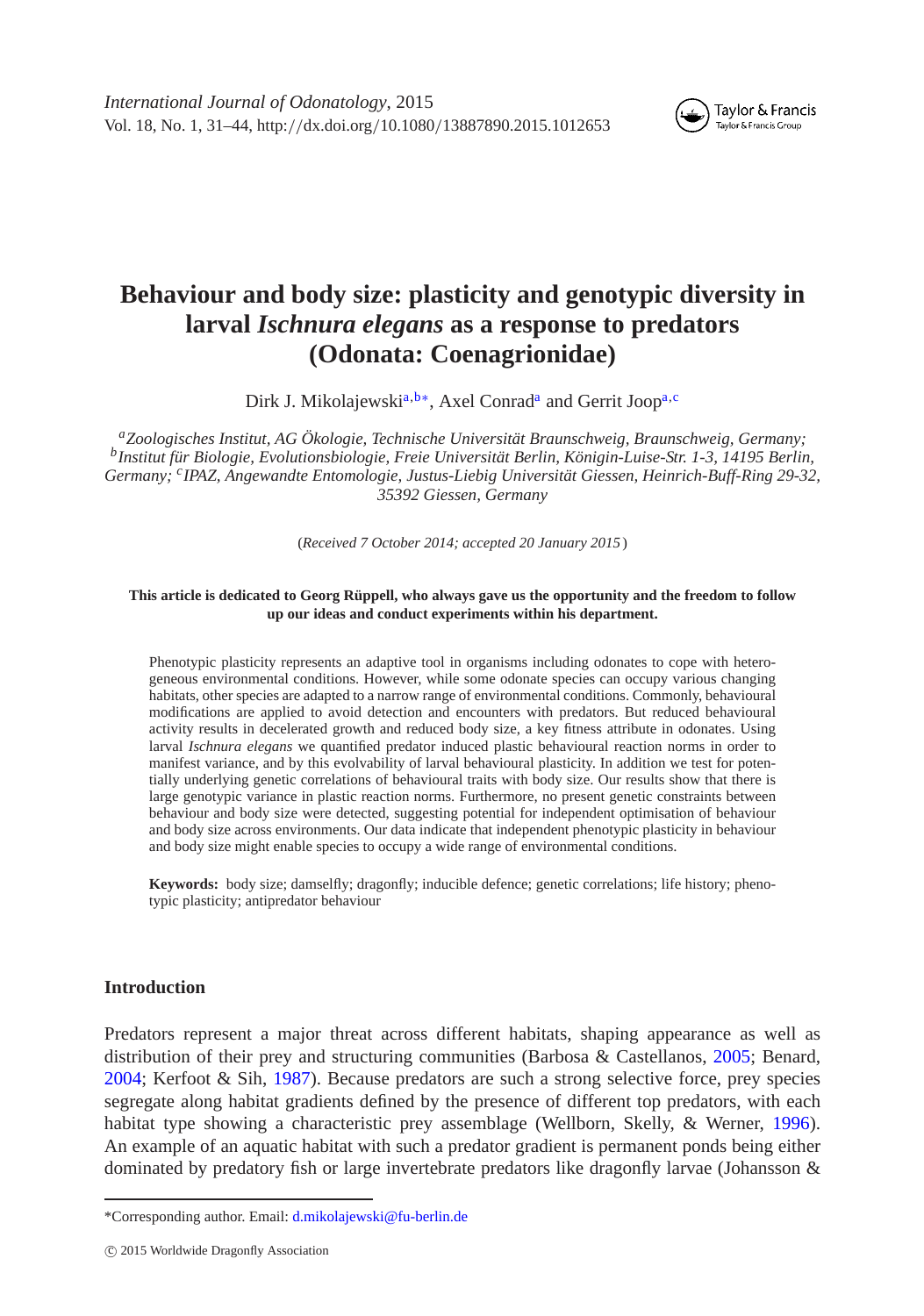Mikolajewski, [2008;](#page-11-3) McPeek, [1990a;](#page-11-4) Wittwer, Sahlen, & Suhling, [2010\)](#page-13-1). Within odonates, well-studied examples of species distribution depending on the appearance of top predators are the genera *Enallagma*, *Lestes* and *Leucorrhina*. A certain species assemblage inhabits each pond type, with species expressing characteristic phenotypic adaptations in behaviour, morphology, physiology and life history as an evolutionary response to the top-predation regime (McPeek, [2004;](#page-12-0) Mikolajewski & Johansson, [2004;](#page-12-1) Mikolajewski, Johansson, Wohlfahrt, & Stoks, [2006;](#page-12-2) Mikolajewski et al. [2010;](#page-12-3) Stoks & McPeek, [2006\)](#page-12-4).

In contrast, some species, e.g. *Ischnura* spp*.* or *Pachydiplax longipennis*, can occur in both habitat types seemingly unaffected by the difference in predator-induced selection (Gyssels & Stoks, [2005;](#page-11-5) Hopper, [2001;](#page-11-6) McPeek, [1998\)](#page-11-7). Phenotypic plasticity, the ability of a genotype to express at least two different phenotypes depending on environmental conditions (Pigliucci, [2001\)](#page-12-5), poses one option to deal with changing predation regimes. If plastic phenotypes meet or are close to a fitness optimum in each environment such adaptive changes would facilitate species to successfully occur in both habitat types. In odonates, adaptive phenotypically plastic behaviour represents an effective way to successfully occupy different predator dominated habitats (e.g. Gyssels & Stoks, [2005;](#page-11-5) Hopper, [2001;](#page-11-6) Wohlfahrt, Mikolajewski, Joop, & Suhling, [2006\)](#page-13-2). Further, variation in plasticity among genotypes within a population would indicate evolvability of plasticity per se (Pigliucci, [2005\)](#page-12-6). Few studies investigated variation in plasticity among genotypes in odonate behaviour (but see Brodin & Johansson, [2004\)](#page-11-8).

Plastic behavioural modifications represent the fastest adaptation to new environmental conditions (Sih, [2004\)](#page-12-7). Within the broad diversity of different behavioural features in animals, foraging activity is one of the most well-studied behavioural traits, as it mediates food intake and thus energy gain. The foraging-mediated resource acquisition/mortality trade-off is well established (reviewed in Benard, [2004\)](#page-11-1). Since high foraging activity is directly linked to more encounters with food and by this growth, but also increased predation rates, a reduction in foraging in the presence of predators thus results in reduced mortality but probably also decreases growth and body size (Abrams & Rowe, [1996\)](#page-11-9). Being smaller comes with significant cost, since body size in most insects, including odonates, represents an important fitness component (Anholt, [1991;](#page-11-10) De Block & Stoks, [2005;](#page-11-11) Sokolovska, Rowe, & Johansson, [2000\)](#page-12-8). However, while there is proof of a positive correlation between foraging activity and body size in some odonate species (e.g. Brodin & Johansson, [2004\)](#page-11-8), no such link was present in others (e.g. McPeek, [2004;](#page-12-0) Suhling, Sahlen, Kasperski, & Gaedecke, [2005\)](#page-13-3). This indicates differences in the relationship of foraging and body size in different odonate species. Strong genetic links of foraging behaviour across environments as well as between foraging and body size within environments might substantially complicate the optimisation of both traits. Therefore, we hypothesise that genetic correlations of foraging behaviour across environments and between foraging activity and body size within environments might be particularly uncommon in highly plastic specimens.

In the current study, we investigate larval behavioural reaction norms in the absence/presence of predatory fish and large odonate predators using *Ischnura elegans* (Vander Linden, 1820) as a model system. We use a genotype approach to quantify behavioural reaction norms to be able to manifest variance of the slope and by this evolvability of larval behavioural plasticity. In addition we test for potential underlying genetic correlations of behavioural traits across environments and of foraging behaviour with body size. A lack of strong across-situation genetic correlations of foraging and within-situation correlations of foraging and body size would indicate independent adaptive evolution of foraging behaviour and body size in response to changes in predation regime. In contrast, strong across-situation genetic correlations between behaviour and body size would indicate constraints on the independent optimisation of foraging behaviour and body size, since, for example, a reduction in foraging behaviour would inevitably entail a reduction in body size.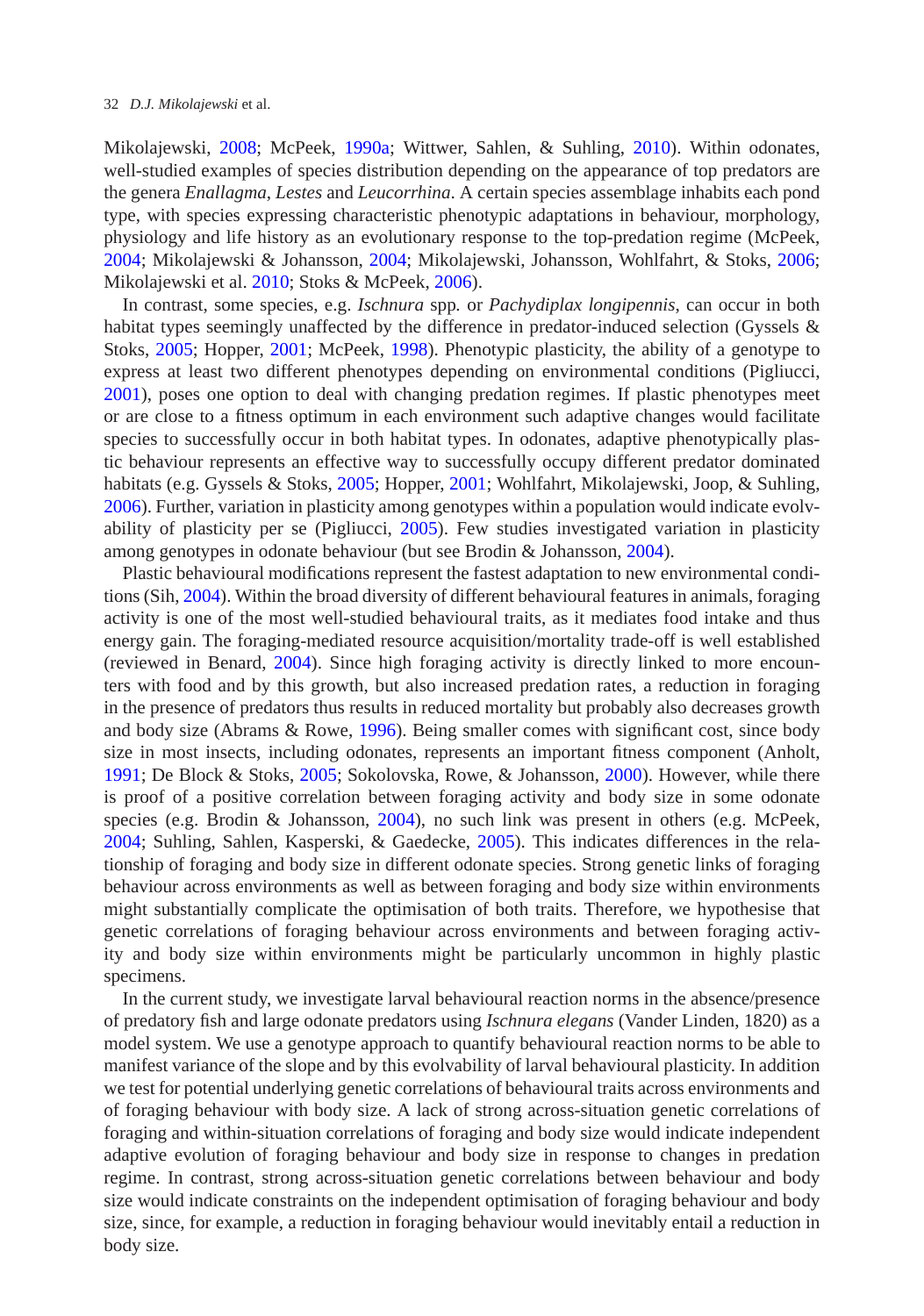## **Materials and methods**

### *Study organism and animal collection*

*Ischnura elegans* is an abundant and widespread damselfly species across central, eastern and southern Europe (Dijkstra, [2006\)](#page-11-12). The species occupies a wide range of habitats from running to standing water, while not showing distinct habitat preferences, developing in a wide range of salinity, flow velocity, water size and predation regimes (Sternberg, [1999\)](#page-12-9). In central Germany, *I. elegans* starts emerging from the end of April onwards, and is on the wing until the end of September (Sternberg, [1999\)](#page-12-9). Eggs are pierced into soft plant tissue, larvae hatch ∼3 weeks later, depending on the temperature, and most individuals emerge the following year (Sternberg, [1999\)](#page-12-9).

On 1 August 2003, we collected 20 egg clutches of *I. elegans* near Braunschweig, Germany (52°19 N, 10°27 E) following the method described by Mikolajewski, Brodin, Johansson, and Joop [\(2005\)](#page-12-10). Several small fishless ponds, larger lakes containing predatory fish, as well as the River Oker dominate the immediate vicinity, with *I. elegans* breeding in each of those habitats. This way we guaranteed sampling from a population that occurs in a spatial heterogeneous predator environment, containing individuals from different developmental backgrounds (e.g. from ponds and lakes with and without predatory fish). Since spatially heterogeneous environments with smaller scale than the dispersal distance are likely to select for phenotypic plasticity (Baythavong, [2011\)](#page-11-13), we increased chances for plasticity to be present in the studied population. We only caught couples right before completion of copulation, nearly ensuring that we collected full sibling (sib) offspring. Because females can store sperm from previous matings and males do not remove the entire previous sperm during copulation, we cannot fully exclude the possibility that a few offspring of certain females represent paternal half-sibs. But since large proportions of eggs become fertilised with the sperm of the last male, the proportion of paternal half-sibs is expected to be very small (Cooper, Miller, & Holland, [1996\)](#page-11-14). Egg clutches were brought to a controlled temperature room at 21  $^{\circ}$ C and a day/night light cycle of 17/7 h corresponding to the natural photoperiod of early August in central Europe. Light regime was adjusted weekly to follow progress in the natural light regime (Mikolajewski, De Block, & Stoks, [2015\)](#page-12-11). Egg clutches were kept individually in opaque 20  $\times$  15 cm plastic container (height 10 cm) filled up to 5 cm with de-chlorinated tap water. One egg clutch did not show any sign of development and was discarded from the experiment.

Larvae hatched about three weeks later and were separated in groups of 20 in similar containers as above, each containing eight strips of plastic gauze  $(2 \times 2 \text{ cm})$  as perching substrate. We fed larvae *ad libitum* with laboratory reared *Artemia* nauplii twice daily. Keeping larvae in lowdensity groups after hatching is known to reduce larval mortality in the critical first days of development (De Block & Stoks, [2003\)](#page-11-15).

## *Experimental design*

On 5 September 2003 larvae of each female were randomly allocated to the experimental treatments. The experiment took place in nine  $150 \times 50$  cm (height: 50 cm) aquaria filled up to 40 cm with dechlorinated tap water. In each of three aquaria we either introduced one perch (*Perca fluviatilis*) of ∼15 cm body length (treatment fish) or 10 last stadium larval aeshnids (*Aeshna cyanea*) (treatment aeshnid). Both species are known to represent severe predators for larval *Ischnura* (e.g. Stoks, Swillen, & De Block, [2012;](#page-12-12) Van de Meutter, De Meester, & Stoks, [2005\)](#page-13-4). The last three aquaria served as a control without any predator cues (control treatment). Separated by females, we placed larval *I. elegans* in groups of 10 individuals into opaque plastic vials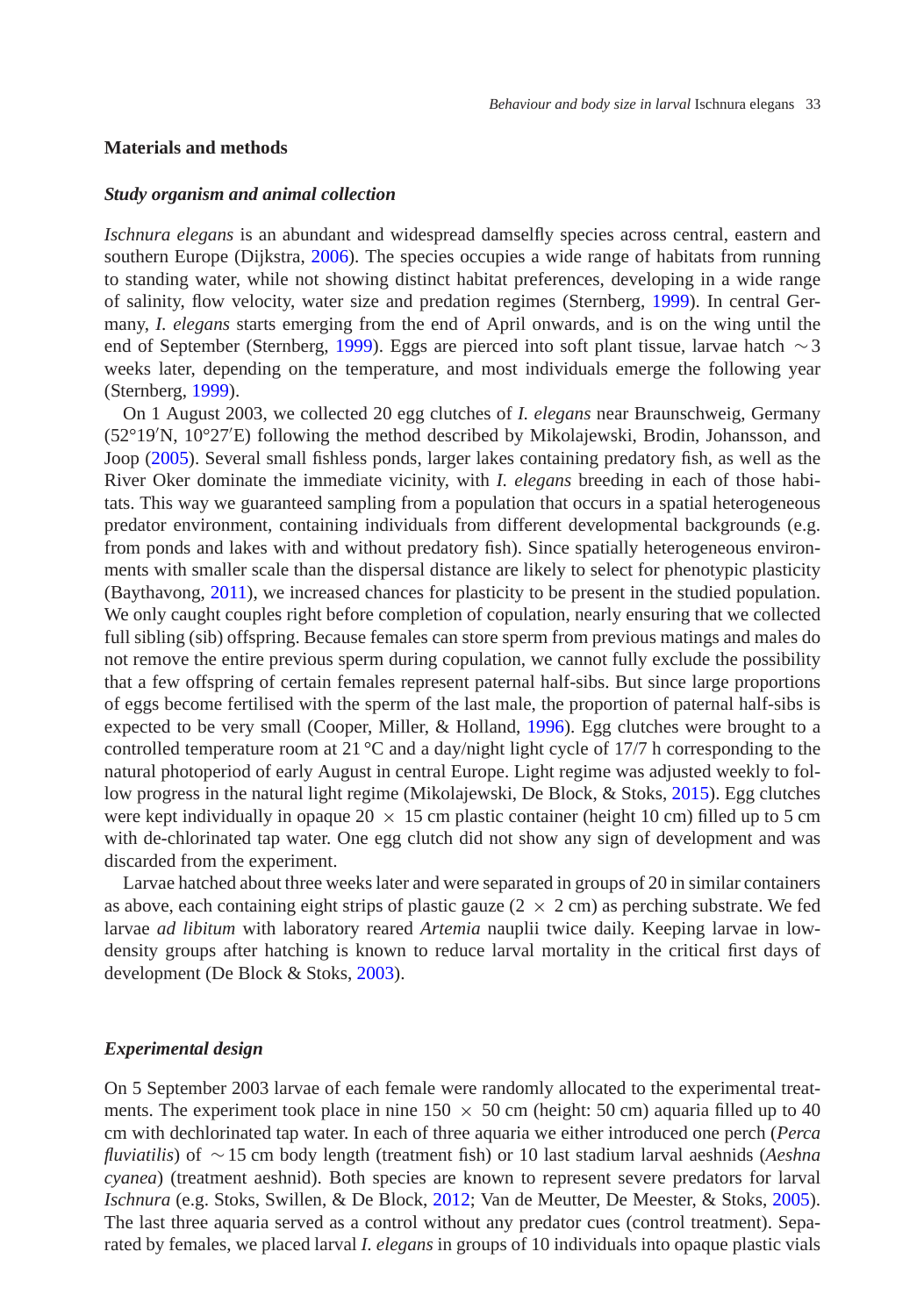#### 34 *D.J. Mikolajewski* et al.

 $(8.5 \times 8.5 \text{ cm}$ , height: 11 cm) with a volume of 11. This density falls within the natural occurring densities of *I. elegans* (Suhling et al., [2000\)](#page-12-13). For perching, each vial contained 10 stripes of  $5 \times 5$  cm plastic gauze. Vials floated at the water surface being stabilised with a ring of Styrofoam. All vials had walls with 5  $\times$  5 cm mesh windows (mesh width: 500 µm) to ensure water exchange between the aquaria and the vials. Each aquarium contained a single vial with larvae of each 19 females. Predators were fed daily *ad libitum* with larval chironomids, and larval *I. elegans* were fed *ad libitum* daily with laboratory reared *Artemia* nauplii.

# *Response variables*

For all behavioural measurements we determined larval head width as a measurement of body size after each trial to correct for size differences in subsequent statistical analyses (see below). Larval head width was measured using a dissection microscope.

# *Larval activity*

In the first week of November 2003 (larval stadium F-2/F-3) and first week of March 2004 (larval stadium F-0) we measured larval activity by monitoring the number of position changes of each larva individually within a fixed time following the protocol of Mikolajewski et al. [\(2005\)](#page-12-10). In brief, trials were conducted in nine plastic aquaria (9  $\times$  16 cm, height: 10 cm) filled with 600 ml water from tanks containing perch, larval aeshnids or control dechlorinated tap water. This way, the larvae of *I. elegans* could still receive chemical cues by predators but were not disturbed by foraging predators. The bottom substrate consisted of a 0.5 cm layer of fine sand. Larvae did not receive any food during trials. For recording position changes, a transparent film with a  $1 \times 1$  cm grid pattern was placed on top of each aquarium. Larval activity was only tested for their respective treatment and of each vial larval activity of four randomly chosen larvae was recorded. Before trials started larvae were given one hour to acclimatise. Position change was recorded every 10 min for 2.5 h, giving a maximum number of 15 moves. Position change was defined as larvae having moved from one grid to another, at which head location was determined. Note that number of position changes is positively correlated to distance moved in odonate larvae (Johansson, [2000\)](#page-11-16).

# *Larval escape distance*

In the second week of December 2003 (larval stadium F-1/F-2), we measured escape distance of four larval *I. elegans* of each vial following the protocol of Mikolajewski et al. [\(2006\)](#page-12-2). Larval damselflies usually evade an attacking predator by swimming away fast. Experimental trials took place in an opaque plastic box (30  $\times$  20, height: 5 cm) filled with dechlorinated tap water to a height of 3 cm. Larval were placed individually in the plastic box and we waited until the larvae had settled. A predator attack was simulated by gently touching the end of the larval abdomen with a pair of tweezers. The swim distance was instantly measured using a ruler. Maximum escape distance measured in our experiment was 17 cm.

# *Larval foraging behaviour*

In the first week of February 2004 (larval stadium F-0/F-1) we recorded foraging behaviour in one larva of each vial following the protocol of Mikolajewski, Wohlfahrt, Joop, and Beckerman [\(2013\)](#page-12-14). Trials took place in the same plastic aquaria and under conditions as described above for larval activity. However, this time 20 daphnids were added as food and each larva was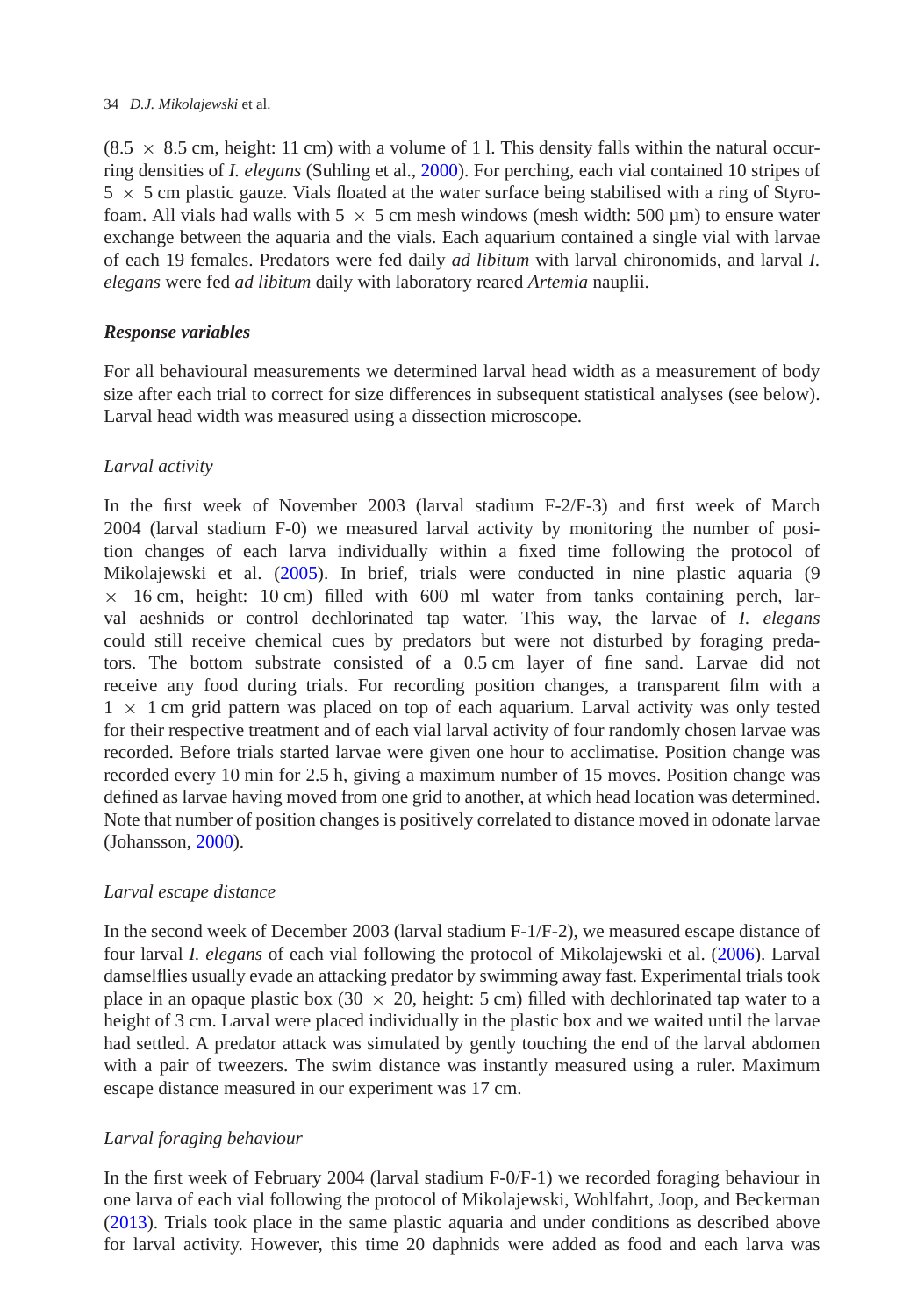observed for 30 min. We recorded nine behavioural variables: *time walking*, time spent walking not directly orientated towards prey; *number walking*, number of walks not directly orientated towards prey; *time swimming*, time spent moving in the water column; *number of swims*, number of moves in the water column; *number orient*, number of times larva moved its head towards prey without moving legs; *time advancing*, time spend advancing towards prey moving at least one leg; *number advancing*, number of advances towards prey; *number strike*, number of times a larva struck with its labium towards prey; *number capture*, number of times a larva successfully caught a daphnid.

## *Larval body size*

On 8 March 2004 larvae were collected and final body size was measured. Note that at this point all larvae had reached the final stadium F-0. We monitored head width and dry body mass as estimates for body size, because both can differ in their response to environmental constraints (Strobbe & Stoks, [2004\)](#page-12-15). Head width of each larva was measured using a dissection microscope and dry body mass was determined after placing individuals at  $60^{\circ}$ C for 48 hours in a drying oven. Dry body mass was measured to the nearest 0.001 mg using a Sartorius scale.

#### *Data analyses*

All analyses were conducted using the open source program R 3.1.1 (R Core Team, [2014\)](#page-12-16). In all behavioural analyses we used current larval head width as a continuous fixed effect in the models to control for body size differences among larvae. For all models (see below) we used type II sum of squares with Wald  $\chi^2$  statistic to test for any fixed effects (package car version 2.0-21; Fox and Weisberg, [2013\)](#page-11-17). Presented data in Figures [1–](#page-4-0)[4](#page-8-0) show least-squares means from each full mixed effect model (see below) (package lsmeans 2.11; Lenth, [2013\)](#page-11-18).

### *Larval activity*

Repeated measure data on larval activity (position changes) were analysed using a generalised linear mixed effect model (package lme4 version 1.1-7; Bates, Maechler, Bolker, & Walker, [2013\)](#page-11-19) using binomial error distribution due to the fact that maximum number of position changes



<span id="page-4-0"></span>Figure 1. Reaction norms (full sib means) in the presence of predatory fish (*Perca fluviatilis*), aeshnid larvae (*Aeshna cyanea*) and control treatment for early larval (A) and late larvae (B) activity in *Ischnura elegans* (see methods). Least-squares means from a full statistical model are presented (see methods).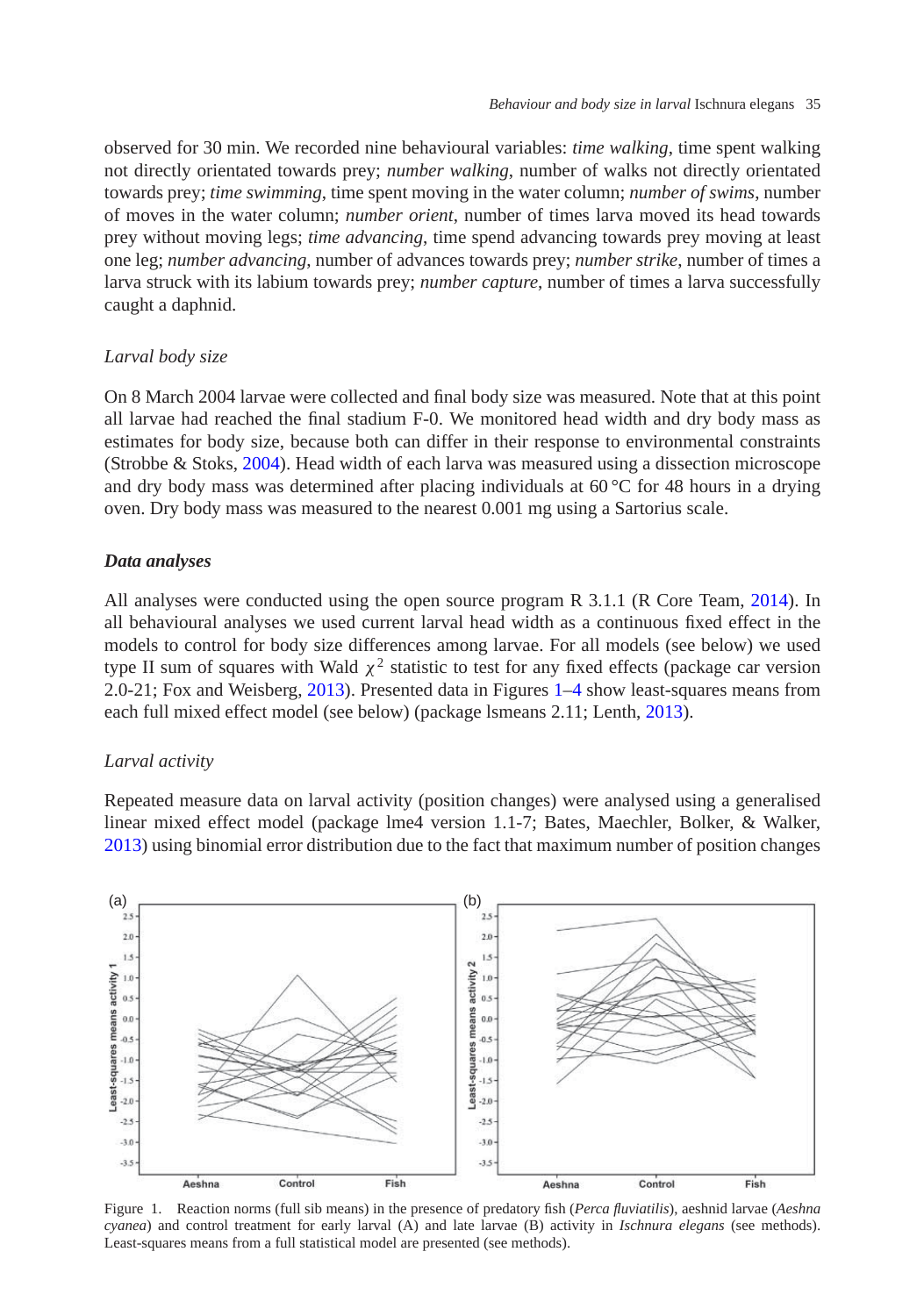

<span id="page-5-0"></span>Figure 2. Reaction norms (full sib means) in the presence of predatory fish (*Perca fluviatilis*), aeshnid larvae (*Aeshna cyanea*) and control treatment for escape distance [cm] in *Ischnura elegans*. Least-squares means from a full statistical model are presented (see methods).

was limited to 15 (see above). As fixed effects we fitted predator treatments (fish/aeshnid/control) and female identity. As random effects we fitted the aquarium the larva came from as well as time of measurement due to the repeated nature of our measurements. Note that we did not fit separate slopes for individual larva due to a lack of power in our data set.

#### *Larval escape distance/larval foraging behaviour/larval body size*

The nine measurements on larval behavioural traits were first reduced using principal component analysis (PCA) of the correlation matrix on the  $log(n+1)$  transformed variables (package psych 1.4.8.11, Revelle, [2014\)](#page-12-17). PCA extracted three principal components with an eigenvalue  $> 1$ explaining 76% of the variance (PC1: 33%, PC2: 22%, PC3: 21%). Behavioural traits associated with activity loaded high on PC1 (from now on PC activity) (time walking  $= 0.80$ , number walking  $= 0.86$ , time swimming  $= 0.87$ , number of swims  $= 0.89$ ). Behavioural traits associated with foraging loaded high on PC2 (from now on PC foraging) (number orient  $= 0.73$ , number strike  $= 0.79$ , number capture  $= 0.78$ ), whereas behavioural variables associated with advancing toward prey loaded high on PC 3 (from now on PC advancing) (time advancing  $=$ 0.95, number advancing  $= 0.92$ ). The scores of PC activity, PC foraging and PC advancing were used in subsequent analyses.

Data on escape distance, PC activity and dry mass were  $log(n + 1)$  transformed to fulfil normal distribution of residual errors. All data on escape distance, PC activity, PC foraging, PC advancing, dry mass, and head width were analysed using linear mixed effect models (package lme4 version 1.1-7, Bates et al., [2013\)](#page-11-19) with predator treatment (fish/aeshnid/control) and female identity as fixed effects and the aquarium larvae were collected from as random effect.

To evaluate the presence of genetic correlations of behavioural variables and body size we calculated Pearson product–moment correlations. Because we used full-sibs, these represent broad-sense genetic correlations (Brodin & Johansson, [2004;](#page-11-8) Strobbe & Stoks, [2004\)](#page-12-15). We calculated genetic correlations (1) between the trait means of each full-sib family across each of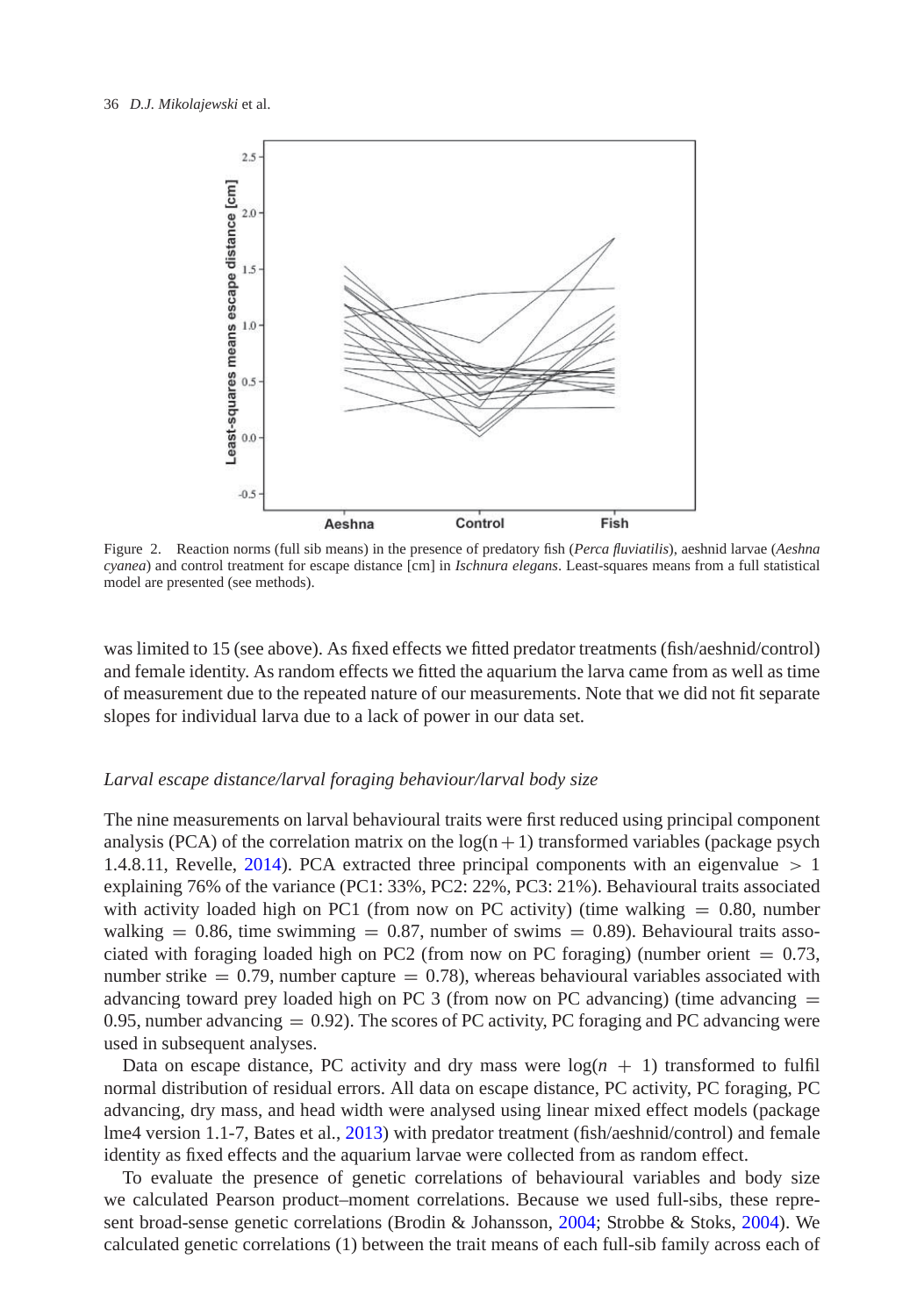the three environments for behavioural traits with body size (control/aeshnid/fish); and (2) across treatments for each behavioural trait and body size (control–aeshnid; control–fish; aeshnid–fish). We applied two-sided tests with *p*-values indicating if the genetic correlation differs from zero. The *p*-values were Holm adjusted for multiple testing.

## **Result**

## *Larval activity*

In general, sibs from different females differed in their activity (female: Wald  $\chi^2 = 32.265$ ,  $df = 19$ ,  $p = 0.029$ ) and activity increased with time (time: Wald  $\chi^2 = 3.906$ ,  $df = 1$ ,  $p = 1$ 0.048) (Figure [1A](#page-4-0), B). Note that the increase in activity with time was most pronounced in the control (ls means  $\pm$  SE: activity  $1 = -1.393 \pm 0.191$ ; activity  $2 = 0.585 \pm 0.222$ ) and less in the aeshnid (ls means  $\pm$  SE: activity 1 = -1.338  $\pm$  0.194; activity 2 = -0.141  $\pm$  0.215) as well as fish treatments (ls means  $\pm$  SE: activity 1 = -1.205  $\pm$  0.196; activity 2 = -0.194  $\pm$  0.229) (treatment  $\times$  time: Wald  $\chi^2$  = 6.500, df = 2, p = 0.039). This resulted in a pattern of early larval activity being similar among treatments whereas late larval activity was lower in the predator treatments than in the control treatment (Figure [1A](#page-4-0), B). In general, sibs responded differently to treatments (treatment  $\times$  female: Wald  $\chi^2 = 66.787$ , df = 38, p = 0.003) and sibs' response changed over time (treatment  $\times$  female  $\times$  time: Wald  $\chi^2 = 76.004$ , df = 38,  $p = 0.002$ ). Whereas some sibs reduced activity in the presence of a predator, others increased activity and some showed no plasticity at the first activity measurement (Figure [1A](#page-4-0)), no sibs increased activity in the presence of predators at the second activity measurement, but either decreased activity or showed no plasticity in larval activity (Figure [1B](#page-4-0)). No other significant main effects or interactions were detected (all  $p > 0.314$ ).

## *Larval escape distance*

In general, sibs differed in the escape distance (female: Wald  $\chi^2 = 45.200$ , df = 18,  $p \le 0.001$ ), and escape distance was larger in individuals from the aeshnid (ls means  $\pm$  SE  $= 0.987 \pm 0.089$ ) and fish treatment (ls means  $\pm$  SE  $= 0.823 \pm 0.092$ ) than from the control treatment (ls means  $\pm$  SE = 0.465  $\pm$  0.090) (Wald  $\chi^2$  = 11.543, df = 2, *p* = 0.003) (Figure [2\)](#page-5-0). However, this response differed among sibs (female  $\times$  treatment: Wald  $\chi^2 = 71.786$ ,  $df = 36$ ,  $p < 0.001$ ) with some sibs expressing a long escape distance to both predator treatments, some just increasing escape distance in the face of predatory aeshnids or fish and others not differing among all three treatments (Figure [2\)](#page-5-0).

#### *Larval foraging behaviour*

Individuals did not differ comparing aeshnid (ls means  $\pm$  SE: PC activity  $=$  -0.399  $\pm$  0.175; PC foraging  $= -0.162 \pm 0.122$ ; PC advancing  $= -0.180 \pm 0.120$ ), fish (1s means  $\pm$  SE: PC activity  $= -0.089 \pm 0.161$ ; PC foraging  $= 0.010 \pm 0.130$ ; PC advancing  $= 0.138 \pm 0.128$ ) and control treatment (ls means  $\pm$  SE: PC activity = -0.507  $\pm$  0.158; PC foraging = 0.163  $\pm$  0.124; PC advancing = 0.096  $\pm$  0.121) for PC activity (treatment: PC activity = Wald  $\chi^2$  $= 0.045$ , df  $= 2$ ,  $p = 0.978$ ), PC foraging (treatment: Wald  $\chi^2 = 3.092$ , df  $= 2$ ,  $p = 0.213$ ) and PC advancing (treatment: Wald  $\chi^2 = 1.942$ , df = 2,  $p = 0.379$ ). However, sibs differed in their response to predators for PC activity, PC foraging and PC advancing (treatment  $\times$  female: Wald  $\chi^2$ <sub>(PCactivity)</sub> = 56.504, df = 36, *p* = 0.016; Wald  $\chi^2$ <sub>(PCforaging</sub>) = 56.375, df = 36, *p* = 0.017; Wald  $\chi^2$ <sub>(PCadvancing)</sub> = 63.239, df = 36,  $p = 0.003$ ). Again, some sibs decreased, some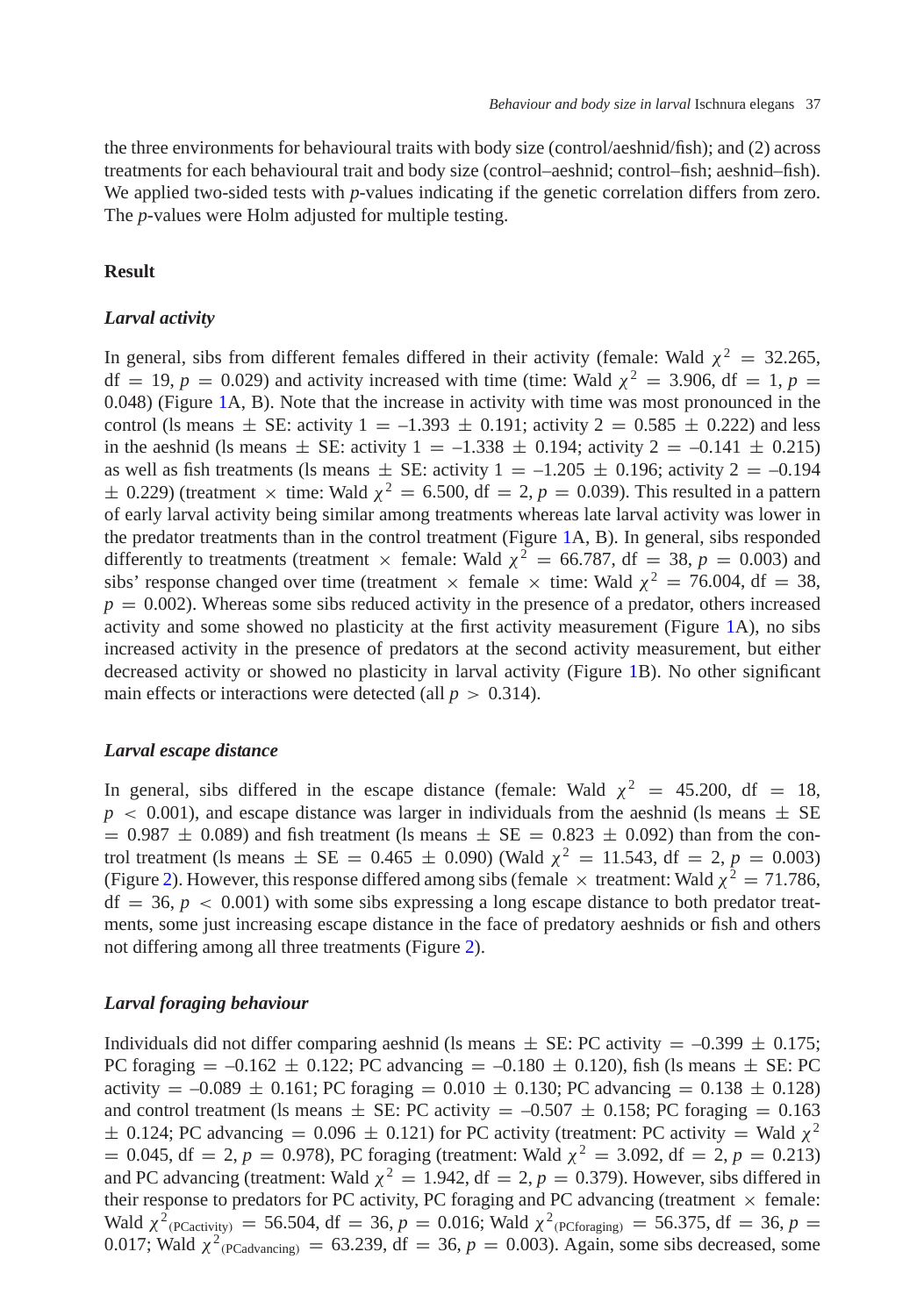

<span id="page-7-0"></span>Figure 3. Reaction norms (full sib means) in the presence of predatory fish (*Perca fluviatilis*), aeshnid larvae (*Aeshna cyanea*) and control treatment for foraging behaviour in *Ischnura elegans*. Note that PCactivity, PCforaging and PCadvancing are scores from a principal component analysis (PCA) (see methods). Least-squares means from a full statistical model are presented (see methods).

increased and others did not change any of their behaviours among the treatments (Figure [3A](#page-7-0)–C). No other significant effect was detected (all  $p > 0.051$ ).

### *Larval body size*

In general, body mass was lower in individuals from the aeshnid treatment (ls means  $\pm$  SE = 1.834  $\pm$  0.031) compared to fish (ls means  $\pm$  SE = 1.876  $\pm$  0.033) and control treatment (ls means  $\pm$  SE = 1.880  $\pm$  0.032) (treatment: Wald  $\chi^2$  = 8.826, df = 2, *p* = 0.012) and sibs differed in their body mass (female: Wald  $\chi^2 = 44.202$ , df = 18,  $p < 0.001$ ) (Figure [4A](#page-8-0)). However, sibs differed in response to treatments in their larval body mass (female  $\times$  treatment: Wald  $\chi^2$  = 62.164, df = 36,  $p = 0.004$ ). Whereas some sibs had a lower body mass in the presence of predators, others did not show any change or even increased body mass (Figure [4A](#page-8-0)).

In contrast, head width was kept constant comparing aeshnid (ls means  $\pm$  SE = 3.348  $\pm$ 0.024), fish (ls means  $\pm$  SE = 3.387  $\pm$  0.025) and control (ls means  $\pm$  SE = 3.373  $\pm$  0.024) treatments (treatment: Wald  $\chi^2 = 5.925$ , df = 2,  $p = 0.052$ ), but sibs did differ in head width (female: Wald  $\chi^2 = 44.202$ , df = 18,  $p < 0.001$ ) (Figure [4B](#page-8-0)). Furthermore, sibs also did not differ in head width across treatments (female  $\times$  treatment: Wald  $\chi^2 = 37.030$ , df = 36,  $p = 0.421$ .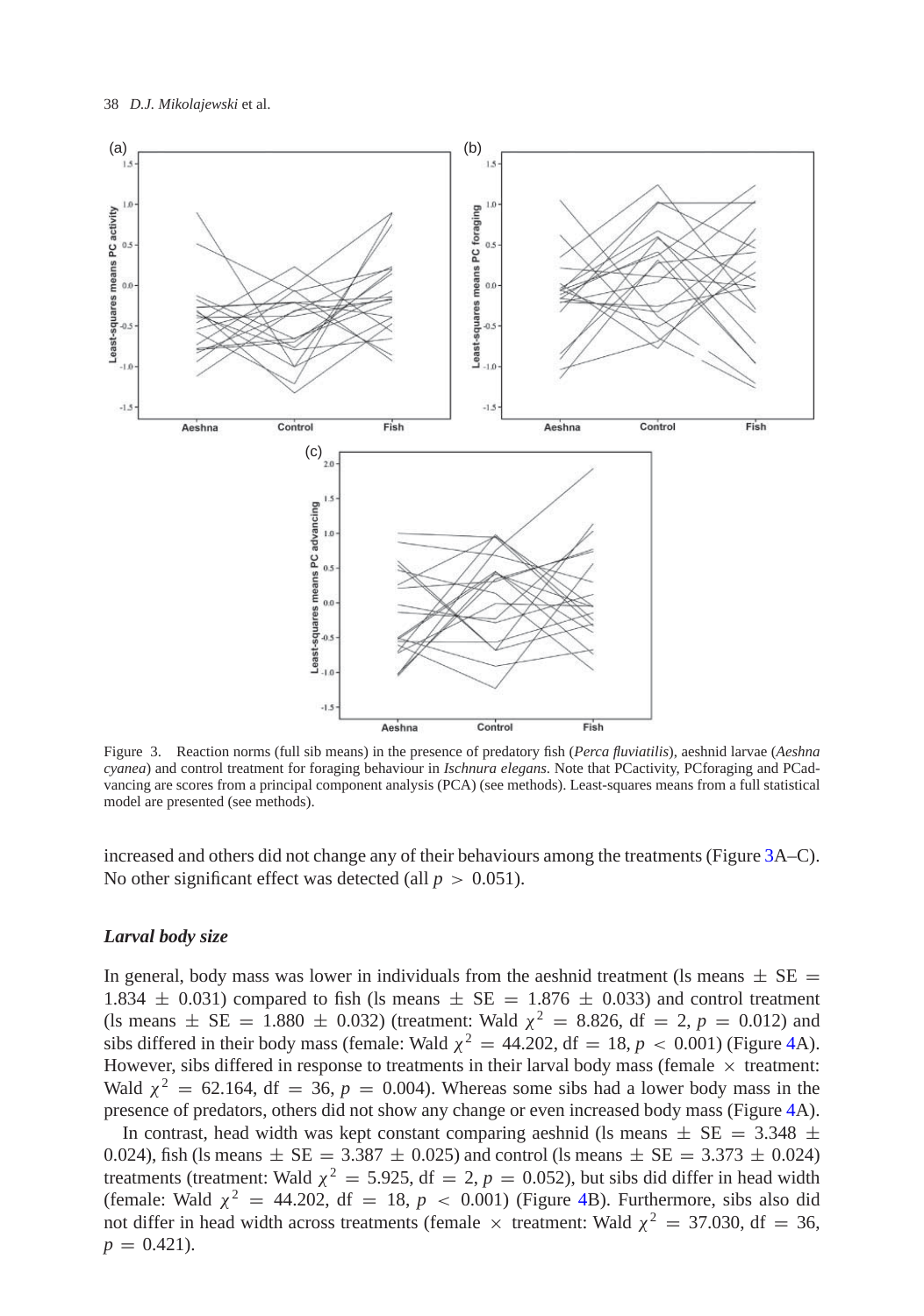

<span id="page-8-0"></span>Figure 4. Reaction norms (full sib means) in the presence of predatory fish (*Perca fluviatilis*), aeshnid larvae (*Aeshna cyanea*) and control treatment for larval body mass (dry mass) and head width in *Ischnura elegans*. Least-squares means from a full statistical model are presented (see methods).

<span id="page-8-1"></span>Table 1. Genetic correlations of behavioural traits with dry mass as well as larval head width within predation (control/aeshnid/fish) treatments in larval *Ischnura elegans*. Sibs mean genetic correlations are presented. None of the coefficients differs from zero (all  $p > 0.100$ ). Note that PC activity, PC foraging and PC approaching are extracted components from a principal component analysis (see the methods section).

|                                        | Dry mass |         |         | Head width |         |         |
|----------------------------------------|----------|---------|---------|------------|---------|---------|
|                                        | Control  | Aeshnid | Fish    | Control    | Aeshnid | Fish    |
| Activity 1 (control/aeshnid/fish)      | 0.12     | 0.28    | 0.17    | $-0.16$    | 0.16    | 0.11    |
| Activity 2 (control/aeshnid/fish)      | $-0.02$  | $-0.21$ | $-0.31$ | $-0.10$    | 0.11    | $-0.06$ |
| Escape distance (control/aeshnid/fish) | 0.36     | 0.19    | 0.09    | 0.17       | 0.23    | 0.06    |
| PC activity (control/aeshnid/fish)     | 0.09     | $-0.18$ | 0.15    | $-0.05$    | $-0.31$ | 0.03    |
| PC foraging (control/aeshnid/fish)     | 0.06     | $-0.20$ | 0.02    | 0.13       | $-0.25$ | $-0.26$ |
| PC advancing (control/aeshnid/fish)    | $-0.17$  | $-0.39$ | 0.14    | $-0.18$    | $-0.28$ | 0.09    |

## *Genetic correlations between behavioural traits and body size*

The signs of the estimated genetic correlations between each behavioural trait and body size surrogate differed among treatments (Table [1\)](#page-8-1). There was also no constant positive or negative link between behavioural traits and dry mass or head width within each treatment (Table [1\)](#page-8-1). Further, we did not detect any significant genetic correlations between behavioural traits and body size (Table [1\)](#page-8-1).

Signs of the estimated genetic correlations within behavioural traits and body size across treatments differed between traits and treatment combinations (Table [2\)](#page-9-0). Overall, we did not detect significant genetic correlations across treatments, except for head width between the control and fish treatment and for early larval activity between aeshnid and fish treatment (Table [2\)](#page-9-0).

#### **Discussion**

Studying environmentally induced reaction norms represents a compelling approach to understand the potential evolvability of plasticity and adaptation of organisms (Pigliucci, [2005\)](#page-12-6). It may add to our understanding of why some species seem to be able to occupy heterogeneous habitats,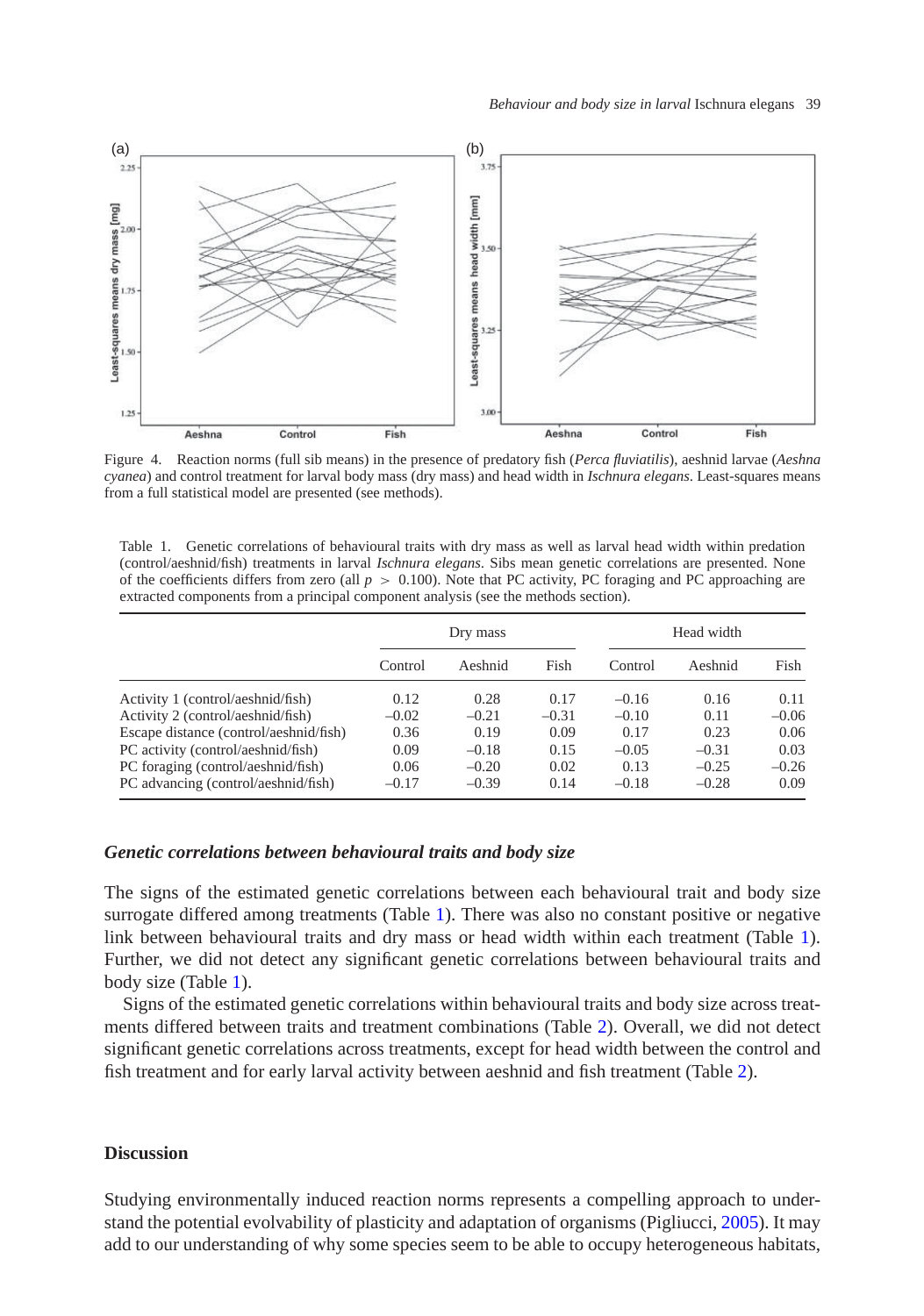|                 | Control-aeshnid | Control–fish | Aeshnid–fish |
|-----------------|-----------------|--------------|--------------|
| Activity 1      | 0.10            | 0.13         | 0.71         |
| Activity 2      | 0.36            | 0.08         | $-0.23$      |
| Escape distance | 0.13            | 0.14         | 0.23         |
| PC activity     | $-0.23$         | $-0.23$      | $-0.03$      |
| PC foraging     | $-0.13$         | 0.08         | $-0.25$      |
| PC approaching  | 0.04            | $-0.03$      | $-0.14$      |
| Dry mass        | 0.38            | 0.41         | 0.35         |
| Head width      | 0.43            | 0.59         | 0.49         |

<span id="page-9-0"></span>Table 2. Genetic correlations of behavioural traits, dry mass and larval head width across treatments (control–aeshnids; control–fish; aeshnids–fish). Coefficients that differ from zero are indicated in bold  $(p < 0.05)$ . Note that PC activity, PC foraging and PC approaching are extracted components from a principal component analysis (see the methods section).

whereas others are adapted to a narrow range of environmental conditions. This is, to our knowledge, one of the few studies focusing on reaction norms in Odonata (but see Johansson, [2002](#page-11-16) for morphology; Brodin & Johansson, [2004](#page-11-8) for behaviour; and Shama, Campero-Paz, Wegner, De Block, & Stoks, [2011;](#page-12-18) Strobbe & Stoks, [2004](#page-12-15) for life history). Our results show that there is large phenotypic variance among sibling plasticity. Further, no present genetic constraints of behaviour and body size were detected, suggesting potential for independent optimisation of behaviour and body size across environments.

A common response to the presence of any predator is a decrease in activity and foraging, since this should result in fewer encounters with predators and consequently reduced mortality rate (Lima & Dill, [1990\)](#page-11-20), but also translate into reduced encounters with food and by this growth and size (Gerritsen & Stickler, [1977\)](#page-11-21). Many odonate species indeed reduce activity and foraging in the presence of predators (e.g. Johansson, Stoks, Rowe, & De Block, [2001;](#page-11-22) Mikolajewski et al. [2005;](#page-12-10) Mikolajewski, Joop, & Wohlfahrt, [2007;](#page-12-19) Stoks & Johansson, [2000\)](#page-12-20). Our data reveal that larval *I. elegans* overall reduce activity in later instars in response to predators, whereas in earlier instars larvae did not differ in activity comparing treatments. Schaffner and Anholt [\(1998\)](#page-12-21) have shown a similar reduction of larval *I. elegans* in activity to avoid aeshnid predators. Interestingly, activity was overall higher in last compared to earlier stadia independent of treatments. Differences in last instar activity among treatments stemmed from stronger increasing activity in the control than the predator treatments. Such differentiation only in later instars has been previously shown in another odonate species (Wohlfahrt, Mikolajewski, Joop, & Vamosi, [2007\)](#page-13-5). Perch and last stadium aeshnid larvae preferentially select large prey. (Corbet, [1999;](#page-11-23) Mehner, Plewa, Hulsmann, & Worischka, [1998\)](#page-12-22), reducing the risk of mortality in earlier, smaller developmental stadia. Therefore, an adaptive reduction in activity seems only to be essential in larger larvae. However, we do not know why we did not detect a similar overall response to the presence of predators in the foraging behaviour. Larvae were large enough to be preyed upon by the two predators.

In contrast, different sibs express a wide behavioural response to the presence of both predators by either increasing or decreasing activity and foraging behaviour. This may represent two different strategies being present among sibs: avoiding predation by reducing activity and foraging but paying the costs of decreased growth and body size; or increasing activity and foraging with the correlated higher risk of dying, but faster growth and the ability to complete development earlier (Mikolajewski, Johansson, & Brodin [2004;](#page-11-8) Wohlfahrt et al., [2006\)](#page-13-2). Such deceleration (Schaffner & Anholt, [1998\)](#page-12-21) as well as acceleration (Slos & Stoks, [2006;](#page-12-23) Stoks et al., [2012\)](#page-12-12) of growth rate in response to predatory invertebrates and fish has been documented.

Larval *I. elegans* also responded to both predators by swimming away a longer distance than in the control treatment. However, escape distance did not differ comparing aeshnid and fish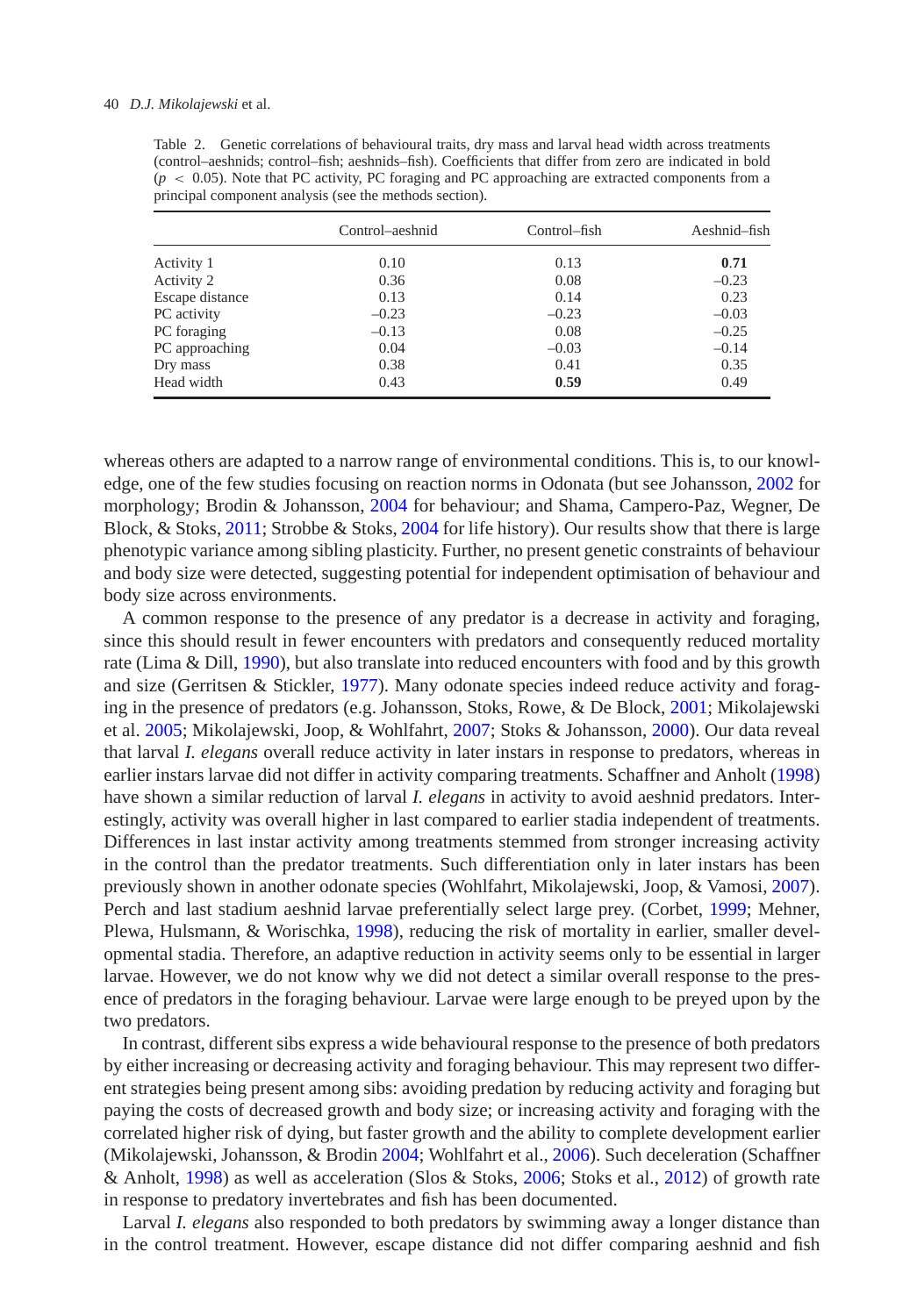treatments. Former results showed larval *I. elegans* to be able to distinguish between the two predators in their antipredator response (Gyssels & Stoks, [2005\)](#page-11-5). But escape distance did not differ among *I. elegans* larvae in an experiment comparing predatory aeshnids and fish (Gyssels & Stoks, [2005\)](#page-11-5). Larval *I. elegans* seemingly try to escape from both predators by quickly escaping a shorter distance followed by hiding in submerged vegetation or detritus (Mikolajewski & Rolff, [2004\)](#page-12-14). Similar to activity and foraging behaviour, escape distance showed genetic as well as plastic diversity. Burst swimming away after a predator attack is a common response by odonate larvae (McPeek, [1990b;](#page-11-24) Mikolajewski et al., [2010\)](#page-12-3). However, in contrast to anisopteran larvae (Mikolajewski et al., [2010\)](#page-12-3), this evasive behaviour in damselfly larvae is most often in response to predatory invertebrates, because larvae cannot outcompete pursuing fish (McPeek, [1990b\)](#page-11-24). Gyssels and Stoks [\(2005\)](#page-11-5) stated that larval *I. elegans* frequently apply thanatosis in the event of a predatory fish attack rather than escape swimming or rely on crypsis (McPeek, [1990b\)](#page-11-24).

Body size represents an important attribute defining fitness in odonates (Anholt, [1991;](#page-11-10) De Block & Stoks, [2005;](#page-11-11) Sokolovska, Rowe, & Johansson, [2000\)](#page-12-8). However, body size surrogates do differ in their response to environmental constraints (Strobbe  $\&$  Stoks, [2004\)](#page-12-15). Because head width is fixed in insects after metamorphosis, odonates try to keep head width constant and optimise it during larval development (Strobbe & Stoks, [2004\)](#page-12-15). In contrast, body mass can even vary remarkably after emergence due to constant foraging during the adult phase (Anholt, Marden, & Jenkins, [1991;](#page-11-25) De Block & Stoks, [2005;](#page-11-11) Stoks, [2001\)](#page-12-24). We found a corresponding pattern in our data, with sibs differing overall in body mass and head width but plasticity and genotype differences in plasticity only being present in body mass.

*Ischnura elegans* occupies a wide range of different habitats including the presence of different predator species (Sternberg, [1999\)](#page-12-9). Strong plasticity among traits indicates that adaptive plasticity is important for *I. elegans* to successfully settle in a variety of habitats (Hopper, [2001;](#page-11-6) Gyssels & Stoks, [2005\)](#page-11-5). However, genotypic differences in plasticity suggest the absence of directional selection (Johansson, [2000\)](#page-11-16), as well as support the evolution of plasticity (Pigliucci, [2005\)](#page-12-6). This is obviously beneficial for a species of such diverse environmental range. In *Coenagrion hastulatum*, a species occupying a far narrower range of habitat preferences (Sternberg & Röhn, [1999\)](#page-12-25), genotype differences and plasticity for activity have been described (Brodin & Johansson, [2004\)](#page-11-8). However, no potential for evolution of predator-induced plasticity was present due to the absence of genotypic differences in plasticity (Brodin & Johansson, [2004\)](#page-11-8).

In our data set, the independent optimisation of body size is not constrained by genetic correlation with behavioural traits. The foraging-mediated resource acquisition/mortality trade-off is well established, including in odonates (e.g. Brodin & Johansson, [2004;](#page-11-8) Johansson et al., [2001\)](#page-11-22). Higher foraging activity leads to more encounters with predators and increased mortality but also increased growth due to more food intake (Stoks, De Block, van de Meutter, & Johansson, [2005\)](#page-12-26). However, in *Ischnura verticalis*, a species also showing high levels of plasticity and wide environmental preferences, no such relationship is present (McPeek, [2004\)](#page-12-0). Comparing activity levels with *Enallagma* species, higher activity in *Ischnura* larvae does induce increased mortality but does not translate into higher feeding rates (Stoks, De Block, & McPeek, [2005\)](#page-12-26). Instead, *Ischnura verticalis* larvae convert more energy from their food into body size than *Enallagma* species, making it unlikely that foraging mediates the growth mortality trade-off in this system (McPeek, [2004\)](#page-12-0). The absence of any genetic correlations between body size and behavioural traits in our study means that other traits, for instance growth efficiency, may be needed to explain body size. Further comparisons of highly plastic and less plastic species could yield insights about the linkage of foraging activity and body size as well as how heterogeneous environments select for changes in the relationship of growth and behaviour.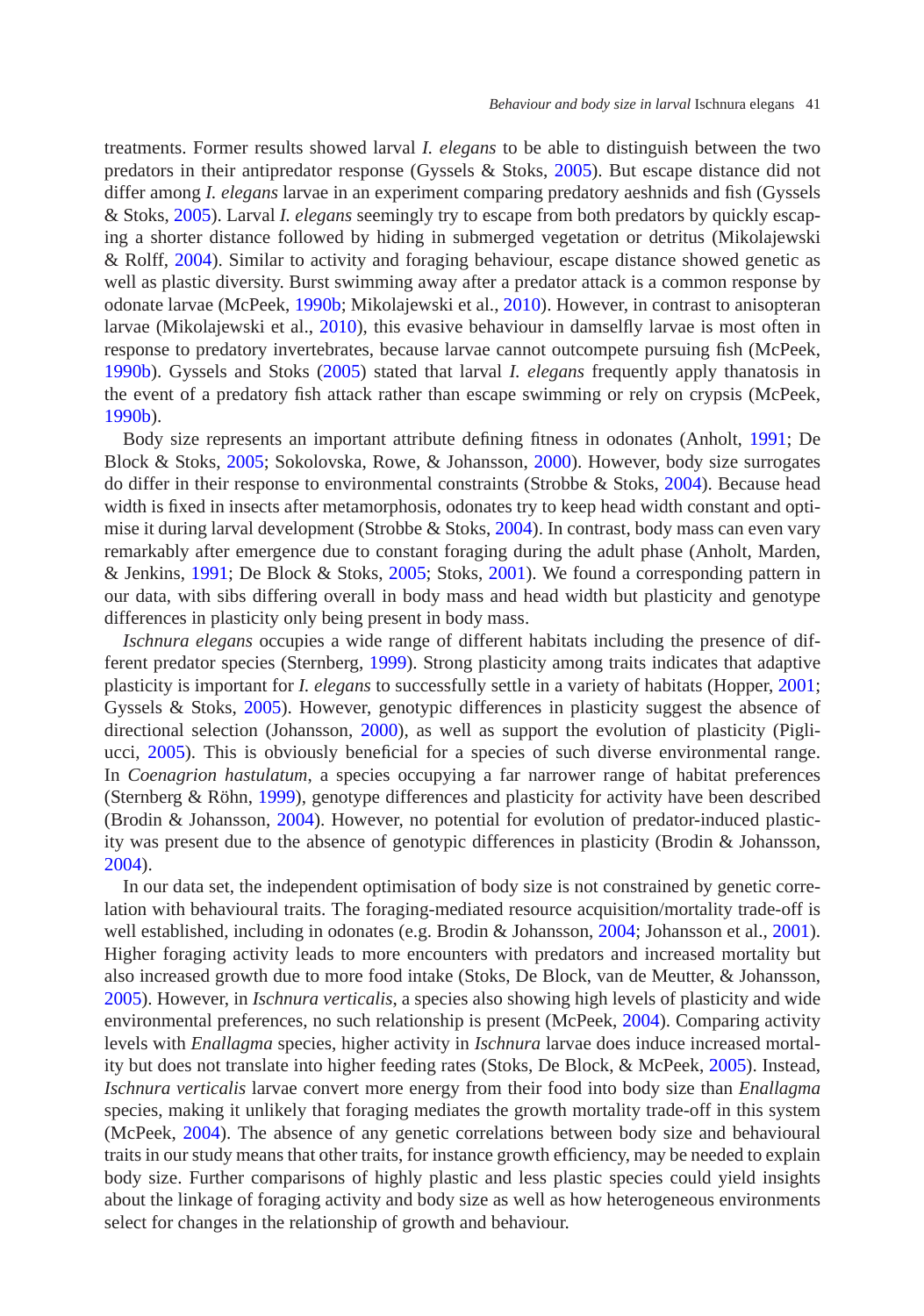#### **Acknowledgements**

We would like to thank Bianca Wohlfahrt and Daniel Schaper for help collecting the egg clutches as well as supporting us in the laboratory. Robby Stoks and Frank Suhling gave very valuable comments on an earlier version of the manuscript.

GJ was financed by the Studienstiftung des Deutschen Volkes when conducting this study, and is currently financed by the Volkswagen Foundation as well as by the Hessian Ministry of Science and Art's excellence initiative founding for the LOEWE Centre for Insect Biotechnology & Bioresources.

#### **References**

- <span id="page-11-9"></span>Abrams, P. A., & Rowe, L. (1996). The effect of predation on the age and size of maturity of prey. *Evolution*, *50*, 1052–1061. [doi:10.2307/2410646](http://dx.doi.org/10.2307/2410646)
- <span id="page-11-10"></span>Anholt, B. R. (1991). Measuring selection on a population of damselflies with a manipulated phenotype. *Evolution*, *45*, 1091–1106. [doi:10.2307/2409718](http://dx.doi.org/10.2307/2409718)
- <span id="page-11-25"></span>Anholt, B. R., Marden, J. H., & Jenkins, D. M. (1991). Patterns of mass gain and sexual dimorphism in adult dragonflies (Insecta: Odonata). *Canadian Journal of Zoology*, *69*, 1156–1163. [doi:10.1139/z91-164](http://dx.doi.org/10.1139/z91-164)
- Barbosa, P., & Castellanos, I. (2005). *Ecology of predator-prey interactions*. Oxford: Oxford University Press.
- <span id="page-11-19"></span><span id="page-11-0"></span>Bates, D., Maechler, M., Bolker, B., & Walker, S. (2013). lme4: Linear mixed-effects models using Eigen and S4 (R package version 1.0-5). Retrieved from [http://CRAN.R-project.org/package](http://CRAN.R-project.org/package=lme4) =  $l$ me4
- <span id="page-11-13"></span>Baythavong, B. S. (2011). Linking the spatial scale of environmental variation and evolution of phenotypic plasticity: selection favors adaptive plasticity in fine-grained environments. *The American Naturalist*, *178*, 75–87. [doi:10.1086/660281](http://dx.doi.org/10.1086/660281)
- <span id="page-11-1"></span>Benard, M. F. (2004). Predator-induced phenotypic plasticity in organisms with complex life histories. *Annual Review of Ecology, Evolution and Systematics*, *35*, 651–673. [doi:10.1146/annurev.ecolsys.35.021004.112426](http://dx.doi.org/10.1146/annurev.ecolsys.35.021004.112426)
- <span id="page-11-8"></span>Brodin, T., & Johansson, F. (2004). Conflicting selection pressure on the growth/predation-risk trade-off in a damselfly. *Ecology*, *85*, 2927–2932. [doi:10.1890/03-3120](http://dx.doi.org/10.1890/03-3120)
- <span id="page-11-14"></span>Cooper, G., Miller, P. L., & Holland, P. W. H. (1996). Molecular genetic analysis of sperm competition in the damselfly Ischnura elegans (Vander Linden). *Proceedings of the Royal Society B*, *263*, 1343–1349. [doi:10.1098/rspb.1996.0197](http://dx.doi.org/10.1098/rspb.1996.0197)
- Corbet, P. S. (1999). *Dragonflies: Behavior and ecology of Odonata*. Ithaca: Cornell University Press.
- <span id="page-11-23"></span><span id="page-11-15"></span>De Block, M., & Stoks, R. (2003). Adaptive sex-specific life history plasticity to temperature and photoperiod in a damselfly. *Journal of Evolutionary Biology*, *16*, 986–995. [doi:10.1046/j.1420-9101.2003.00581.x](http://dx.doi.org/10.1046/j.1420-9101.2003.00581.x)
- <span id="page-11-11"></span>De Block, M., & Stoks, R. (2005). Fitness effects from egg to reproduction: bridging the life history transition. *Ecology*, *86*, 185–197. [doi:10.1890/04-0116](http://dx.doi.org/10.1890/04-0116)
- Dijkstra, K.-D. (2006). *Dragonflies of Britain and Europe*. Gillingham, UK: British Wildlife Publishing.
- <span id="page-11-17"></span><span id="page-11-12"></span>Fox, J., & Weisberg, S. (2013). *An* {*R*} *Companion to Applied Regression* (2nd ed.). Thousand Oaks, CA: Sage. Retrieved from <http://socserv.socsci.mcmaster.ca/jfox/Books/Companion>
- <span id="page-11-21"></span>Gerritsen, J., & Stickler, J. R. (1977). Encounter probability and community structure in zooplankton: a mathematical model. *Journal of the Fisheries Research Board of Canada*, *34*, 73–82. Retrieved from [http://www.](http://www.nrcresearchpress.com/doi/abs/10.1139/f77-008#.VNyc58ar7Y0) [nrcresearchpress.com/doi/abs/10.1139/f77-008#.VNyc58ar7Y0](http://www.nrcresearchpress.com/doi/abs/10.1139/f77-008#.VNyc58ar7Y0)
- <span id="page-11-5"></span>Gyssels, F., & Stoks, R. (2005). Threat-sensitive responses to predator attacks in a damselfly. *Ethology*, *111*, 411–423. [doi:10.1111/j.1439-0310.2005.01076.x](http://dx.doi.org/10.1111/j.1439-0310.2005.01076.x)
- <span id="page-11-6"></span>Hopper, K. R. (2001). Flexible antipredator behavior in a dragonfly species that coexists with different predator types. *Oikos*, *93*, 470–476. [doi:10.1034/j.1600-0706.2001.930312.x](http://dx.doi.org/10.1034/j.1600-0706.2001.930312.x)
- <span id="page-11-16"></span>Johansson, F. (2002). Reaction norms and production costs of predator-induced morphological defences in a larval dragonfly (*Leucorrhinai dubia*: Odonata). *Canadian Journal of Zoology*, *80*, 944–950. [doi:10.1139/Z02-073](http://dx.doi.org/10.1139/Z02-073)
- <span id="page-11-3"></span>Johansson, F., & Mikolajewski, D. J. (2008). Evolution of morphological defences. In Cordoba-Aguilar, A. (Ed.), *Dragonflies & damselflies: Model organisms for ecological and evolutionary research* (pp. 127–138). Oxford: Oxford University Press.
- <span id="page-11-22"></span>Johansson, F., Stoks, R., Rowe, L., & De Block, M. (2001). Life history plasticity in a damselfly: effects of combined time and biotic constraints. *Ecology*, *82*, 1857–1869. [doi:10.1890/0012-9658\(2001\)082\[1857:LHPIAD\]2.0.CO;2](http://dx.doi.org/10.1890/0012-9658(2001)082[1857:LHPIAD]2.0.CO;2)
- <span id="page-11-2"></span>Kerfoot, W. C., & Sih, A. (1987). *Predation: Direct and indirect impacts on aquatic communities*. Hanover: University Press of New England.
- <span id="page-11-18"></span>Lenth, R. V. (2013). *lsmeans: Least-squares means. R package version 1.10-4*. Retrieved from [http://CRAN.R-project.](http://CRAN.R-project.org/package=lsmeans)  $org/package = lsmeans$  $org/package = lsmeans$
- <span id="page-11-20"></span>Lima, S. L., & Dill, L. M. (1990). Behavioural decisions made under the risk of predation: a review and prospectus. *Canadian Journal of Zoology*, *68*, 619–640. [doi:10.1139/z90-092](http://dx.doi.org/10.1139/z90-092)
- <span id="page-11-4"></span>McPeek, M. A. (1990a). Determination of species composition in the *Enallagma* damselfly assemblage of permanent ponds. *Ecology*, *71*, 83–98. [doi:10.2307/1940249](http://dx.doi.org/10.2307/1940249)
- <span id="page-11-24"></span>McPeek, M. A. (1990b). Behavioral differences between *Enallagma* species (Odonata) influencing differential vulnerability to predators. *Ecology*, *71*, 1714–1726. [doi:10.2307/1937580](http://dx.doi.org/10.2307/1937580)
- <span id="page-11-7"></span>McPeek, M. A. (1998). The consequences of changing the top predator in a food web: a comparative experimental approach. *Ecological Monographs*, *68*, 1–23. Retrieved from [http://www.esajournals.org/doi/pdf/10.1890/](http://www.esajournals.org/doi/pdf/10.1890/0012-9615%281998%29068%5B0001%3ATCOCTT%5D2.0.CO%3B2) [0012-9615%281998%29068%5B0001%3ATCOCTT%5D2.0.CO%3B2](http://www.esajournals.org/doi/pdf/10.1890/0012-9615%281998%29068%5B0001%3ATCOCTT%5D2.0.CO%3B2)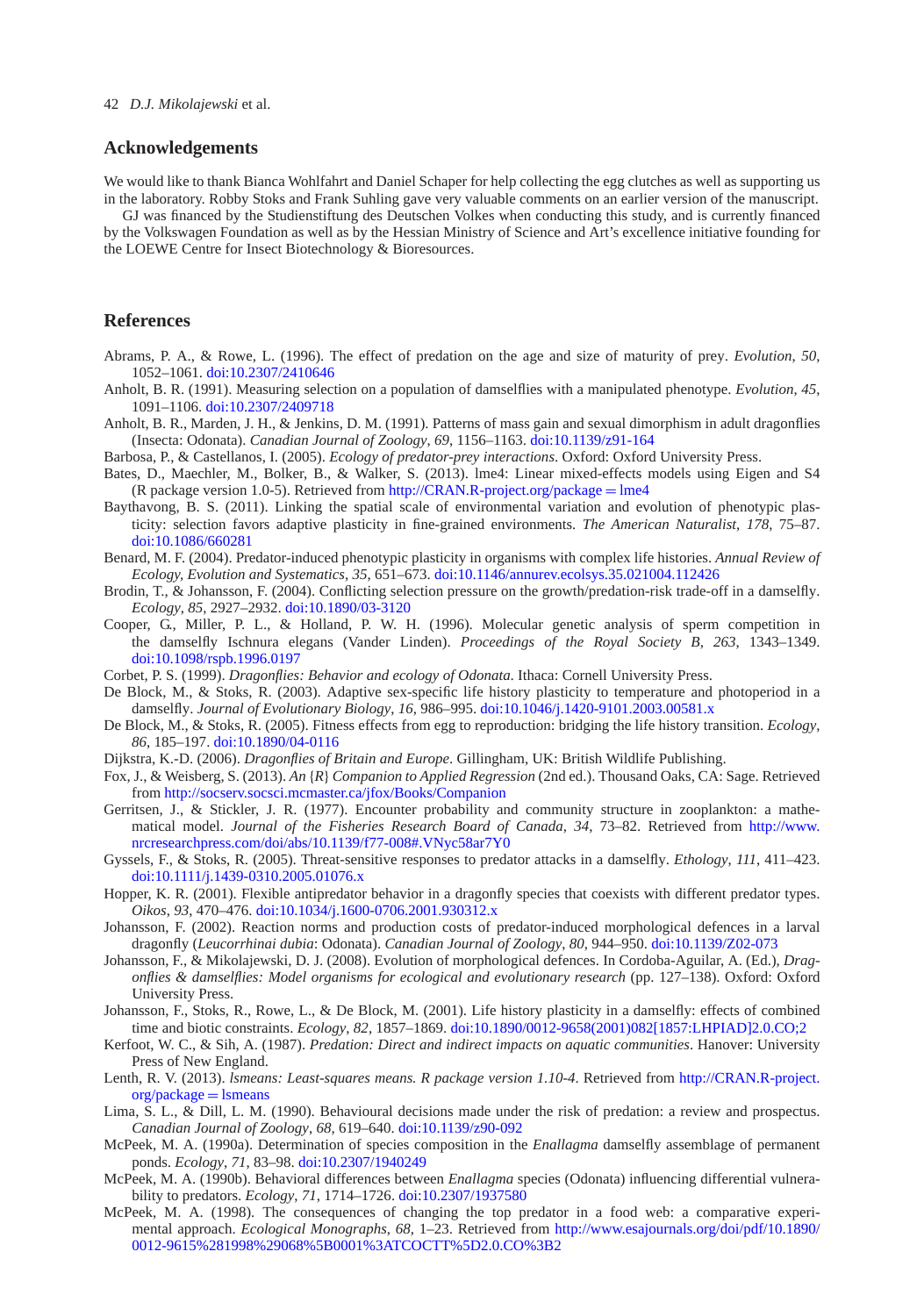- <span id="page-12-0"></span>McPeek, M. A. (2004). The growth/predation risk trade-off: so what is the mechanism? *The American Naturalist*, *163*, E88–E111. [doi:10.1086/382755](http://dx.doi.org/10.1086/382755)
- <span id="page-12-22"></span>Mehner, T., Plewa, M., Hulsmann, S., & Worischka, S. (1998). Gape-size dependent feeding of age-0 perch (*Perca fluviatilis*) and age-0 zander (*Stizostedion lucoperca*) on *Daphnia galeata*. *Archiv für Hydrobiologie*, *142*, 191–207.
- Mikojaewski, D. J., & Rolff, J. (2004). Benefits of morphological defence demonstrated by direct manipulation in larval dragonflies. *Evolutionary Ecology Research*, *6*, 619–626. Retrieved from [http://evolutionary-ecology.com/abstracts/](http://evolutionary-ecology.com/abstracts/v06/1695.html) [v06/1695.html](http://evolutionary-ecology.com/abstracts/v06/1695.html)
- <span id="page-12-10"></span>Mikolajewski, D. J., Brodin, T., Johansson, F., & Joop, G. (2005). Phenotypic plasticity in gender specific life-history: effects of food availability and predation. *Oikos*, *110*, 91–100. [doi:10.1111/j.0030-1299.2005.13766.x](http://dx.doi.org/10.1111/j.0030-1299.2005.13766.x)
- <span id="page-12-3"></span>Mikolajewski, D. J., De Block, M., Rolff, J., Johansson, F., Beckerman, A. P., & Stoks, R. (2010). Predator-driven trait diversification in a dragonfly genus: covariation in behavioural and morphological antipredator defense. *Evolution*, *64*, 3327–3335. [doi:10.1111/j.1558-5646.2010.01078.x](http://dx.doi.org/10.1111/j.1558-5646.2010.01078.x)
- <span id="page-12-11"></span>Mikolajewski, D. J., De Block, M., & Stoks, R. (2015). The interplay of adult and larval time constraints shape species differences in larval life history. Retrieved from <http://dx.doi.org/10.1890/14-0262.1>
- <span id="page-12-1"></span>Mikolajewski, D. J., & Johansson, F. (2004). Morphological and behavioural defenses in dragonfly larvae: trait compensation and cospecialization. *Behavioral Ecology*, *15*, 614–620. [doi:10.1093/beheco/arh061](http://dx.doi.org/10.1093/beheco/arh061)
- Mikolajewski, D. J., Johansson, F., & Brodin, T. (2004). Condition-dependent behaviour among damselfly populations. *Canadian Journal of Zoology*, *82*, 653–659. [doi:10.1139/Z04-036](http://dx.doi.org/10.1139/Z04-036)
- <span id="page-12-2"></span>Mikolajewski, D. J., Johansson, F., Wohlfahrt, B., & Stoks, R. (2006). Invertebrate predation selects for the loss of a morphological antipredator trait. *Evolution*, *60*, 1306–1310. Retrieved from <http://www.jstor.org/stable/4095252>
- <span id="page-12-19"></span>Mikolajewski, D. J., Joop, G., & Wohlfahrt, B. (2007). Coping with predators and food limitation: testing life history theory for sex-specific larval development. *Oikos*, *116*, 642–649. [doi:10.1111/j.2007.0030-1299.15139.x](http://dx.doi.org/10.1111/j.2007.0030-1299.15139.x)
- <span id="page-12-14"></span>Mikolajewski, D. J., Wohlfahrt, B., Joop, G., & Beckerman, A. P. (2013). Sexual size dimorphism and the integration of phenotypically plastic traits*. Ecological Entomology*, *38*, 418–428. [doi:10.1111/een.12034](http://dx.doi.org/10.1111/een.12034)
- Pigliucci, M. (2001). *Phenotypic plasticity: Beyond nature and nurture*. Baltimore: The Johns Hopkins University Press.
- <span id="page-12-6"></span><span id="page-12-5"></span>Pigliucci, M. (2005). Evolution of phenotypic plasticity: where are we going now? *Trends in Ecology and Evolution*, *20*, 481–486. [doi:10.1016/j.tree.2005.06.001](http://dx.doi.org/10.1016/j.tree.2005.06.001)
- <span id="page-12-16"></span>R Core Team (2014). *R: A language and environment for statistical computing*. Vienna, Austria: R Foundation for Statistical Computing. Retrieved from <http://www.R-project.org/>
- <span id="page-12-17"></span>Revelle, W. (2014). *Psych: procedures for personality and psychological research, Northwestern University, Evanston, Illinois, USA*. Retrieved from [http://CRAN.R-project.org/package](http://CRAN.R-project.org/package=psych) = psych Version =  $1.4.8$
- <span id="page-12-21"></span>Schaffner, A. K., & Anholt, B. R. (1998). Influence of predator presence and prey density on behavior and growth of damselfly larvae (*Ischnura elegans*) (Odonata : Zygoptera). *Journal of Insect Behavior*, *11*, 793–809. [doi:10.1023/A:1020803925186](http://dx.doi.org/10.1023/A:1020803925186)
- <span id="page-12-18"></span>Shama, L. N. S., Campero-Paz, M., Wegner, K., De Block, M., & Stoks, R. (2011). Latitudinal and voltinism compensation shape thermal reaction norms for growth rate. *Molecular Ecology*, *20*, 2929–2941. [doi:10.1111/j.1365-294X.2011.05156.x](http://dx.doi.org/10.1111/j.1365-294X.2011.05156.x)
- <span id="page-12-7"></span>Sih, A. (2004). A behavioral ecological view of phenotypic plasticity. In DeWitt, T. J. & Scheiner, S. M. (Eds.), *Phenotypic plasticity: Functional and conceptual approaches* (pp. 112–125). Oxford: Oxford University Press.
- <span id="page-12-23"></span>Slos, S., & Stoks, R. (2006). Behavioural correlations may cause partial support for the risk allocation hypothesis in damselfly larvae. *Ethology*, *112*, 143–151. [doi:10.1111/j.1439-0310.2006.01141.x](http://dx.doi.org/10.1111/j.1439-0310.2006.01141.x)
- <span id="page-12-8"></span>Sokolovska, N., Rowe, L., & Johansson, F. (2000). Fitness and body size in odonates. *Ecological Entomology*, *25*, 239–248. [doi:10.1046/j.1365-2311.2000.00251.x](http://dx.doi.org/10.1046/j.1365-2311.2000.00251.x)
- <span id="page-12-9"></span>Sternberg, K. (1999). *Ischnura elegans*. In: Sternberg, K. & Buchwald, R. (Eds.), *Die Libellen Baden-Württembergs, Band 1* (pp. 335–347). Stuttgart: Ulmer.
- <span id="page-12-25"></span>Sternberg, K., & Röhn, C. (1999). *Coenagrion hastulatum*. In: Sternberg, K. & Buchwald, R. (Eds.), *Die Libellen Baden-Württembergs, Band 1* (pp. 227–236). Stuttgart: Ulmer.
- <span id="page-12-24"></span>Stoks, R. (2001). What causes male-biased sex ratios in mature damselfly populations? *Ecological Entomology*, *26*, 188–197. [doi:10.1046/j.1365-2311.2001.00303.x](http://dx.doi.org/10.1046/j.1365-2311.2001.00303.x)
- <span id="page-12-26"></span>Stoks, R., De Block, M., & McPeek, M. A. (2005). Alternative growth and energy storage responses to mortality threats in damselflies. *Ecology Letters*, *8*, 1307–1316. [doi:10.1111/j.1461-0248.2005.00840.x](http://dx.doi.org/10.1111/j.1461-0248.2005.00840.x)
- Stoks, R., De Block, M., van de Meutter, F., & Johansson, F. (2005). Predation cost of rapid growth: behavioural coupling and physiological decoupling. *Journal of Animal Ecology*, *74*, 708–715. [doi:10.1111/j.1365-2656.2005.00969.x](http://dx.doi.org/10.1111/j.1365-2656.2005.00969.x)
- <span id="page-12-20"></span>Stoks, R., & Johansson, F. (2000). Trading off mortality risk against foraging effort in damselflies that differ in life cycle length. *Oikos*, *91*, 559–567. [doi:10.1034/j.1600-0706.2000.910318.x](http://dx.doi.org/10.1034/j.1600-0706.2000.910318.x)
- <span id="page-12-4"></span>Stoks, R., & McPeek, M. A. (2006). A tale of two diversifications: reciprocal habitat shifts to fill ecological space along the pond permanence gradient. *The American Naturalist*, *168*, S50–S72. [doi:10.1086/509045](http://dx.doi.org/10.1086/509045)
- <span id="page-12-12"></span>Stoks R., Swillen, I., & De Block, M. (2012). Behaviour and physiology shape the growth accelerations associated with predation risk, high temperatures and southern latitudes in *Ischnura* damselfly larvae. *Journal of Animal Ecology*, *81*, 1034–1040. [doi:10.1111/j.1365-2656.2012.01987.x](http://dx.doi.org/10.1111/j.1365-2656.2012.01987.x)
- <span id="page-12-15"></span>Strobbe, F., & Stoks, R. (2004). Life history reaction norms to time constraints in a damselfly: differential effects on size and mass. *Biological Journal of the Linnean Society*, *83*, 187–196. [doi:10.1111/j.1095-8312.2004.00379.x](http://dx.doi.org/10.1111/j.1095-8312.2004.00379.x)
- <span id="page-12-13"></span>Suhling, F., Befeld, S., Häusler, M., Katzur, K., Lepkojus, S., & Mesléard, F. (2000). Effects of insecticide applications on macroinvertebrate density and biomass in rice-fields in the Rhône-delta, France. *Hydrobiologia*, *431*, 69–79. [doi:10.1023/A:1004006422334](http://dx.doi.org/10.1023/A:1004006422334)